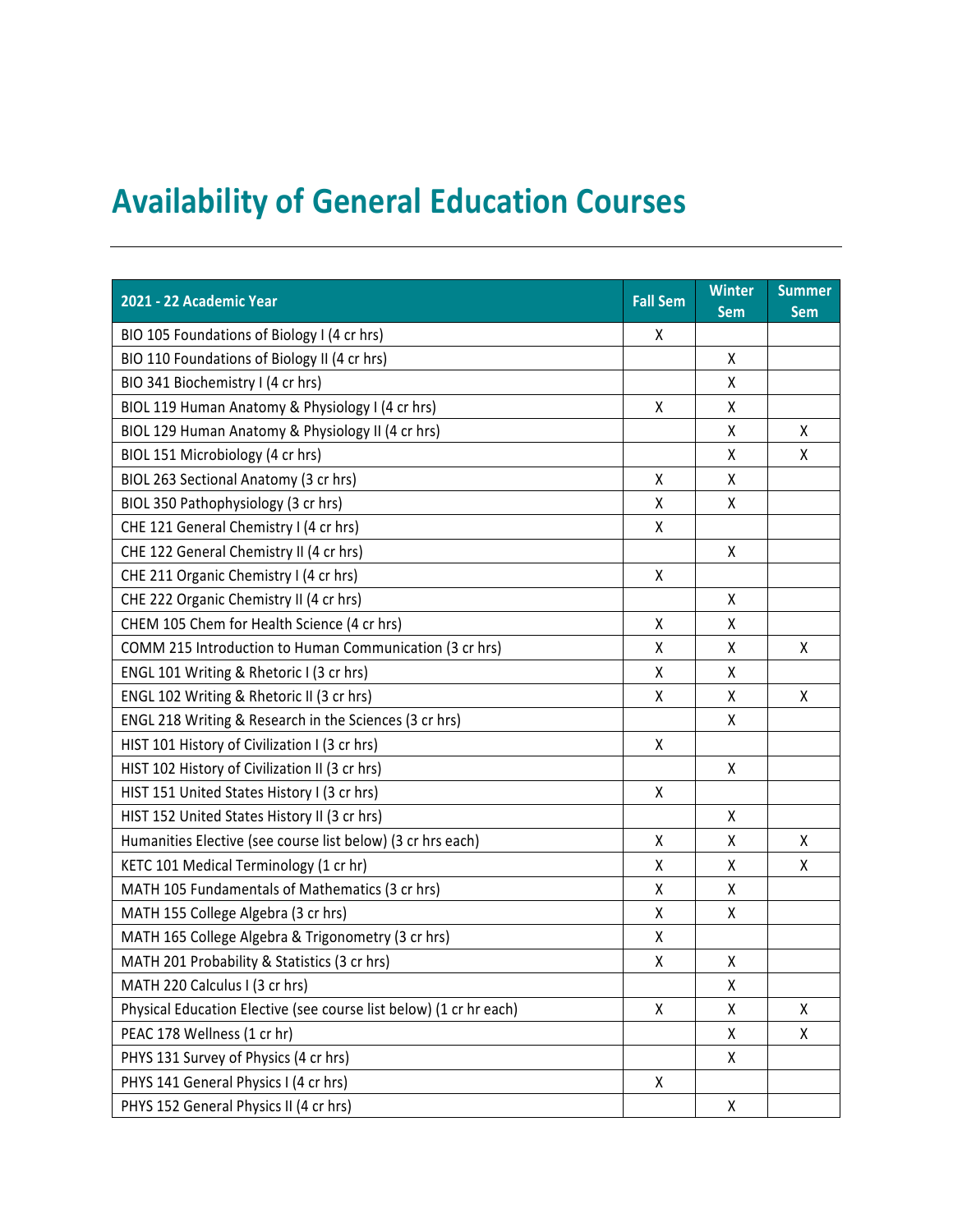| 2021 - 22 Academic Year                                                                  | <b>Fall Sem</b> | <b>Winter</b><br><b>Sem</b> | <b>Summer</b><br><b>Sem</b> |
|------------------------------------------------------------------------------------------|-----------------|-----------------------------|-----------------------------|
| PSYC 112 General Psychology (3 cr hrs)                                                   | x               | X                           | X                           |
| PSYC 138 Human Growth & Development (3 cr hrs)                                           | X               | X                           | X                           |
| RELB 101 SDA Fundamental Beliefs & the Healing Ministry of Christ (3 cr hrs)             | X               | X                           |                             |
| Religion Elective (see course list below) (3 cr hrs each)                                | X               | X                           | X                           |
| RELP 254 Morality & Medicine: Christian Perspective on Bioethical Issues<br>$(3$ cr hrs) | X               | X                           | X                           |
| RELP 306 Spiritual Dimensions of Death & Dying (3 cr hrs)                                | X               |                             | X                           |
| RELP 316 Spirituality in Healing and Health Care (3 cr hrs)                              | X               | X                           |                             |
| RELT 305 World Religions for Health Care Professionals (3 cr hrs)                        |                 | X                           |                             |
| SOCI 115 Principles of Sociology (3 cr hrs)                                              | X               | X                           | X                           |
| SOCI 375 Cultural Diversity in Health Care (3 cr hrs)                                    | χ               | X                           |                             |
| <b>Graduate Level Religions</b>                                                          |                 |                             |                             |
| RELP 507 Clinical Ethics I (1 cr hr)                                                     |                 |                             | X                           |
| RELP 508 Clinical Ethics II (1 cr hr)                                                    |                 |                             | X                           |
| RELP 514 Bioethics from Clinical & Christian Perspective (2 cr hrs)                      | X               |                             |                             |
| RELP 516 Christian Service & Human Flourishing (2 cr hrs)                                |                 | X                           |                             |
| RELP 601 Applied Spiritual Care I (1 cr hr)                                              |                 |                             | X                           |
| RELP 602 Applied Spiritual Care II (1 cr hr)                                             | X               |                             |                             |
| RTCA courses used to fulfil requirements in other majors                                 |                 |                             |                             |
| RTCA 120 Patient Care (2 cr hrs)                                                         |                 | X                           |                             |
| RTCA 121 Medical Terminology (1 cr hr)                                                   | Χ               |                             |                             |

## **Humanities Electives (3 cr hrs each)**

ENGL 215 Literature of the British Experience

ENGL 216 Literature of the American Experience

ENGL 220A Literature of the Human Experience

ENGL 220B Exploration of Young Adult & Children's Literature

ENGL 220C Film Appreciation

ENGL 220D Contemporary Short Fiction

ENGL 220E Children's Literature

ENGL 220F Topics in Popular Culture

ENGL 220G Young Adult Literature

ENGL 220H Faith in Literature

ENGL 220J The World of Shakespearian Drama

ENGL 220K Theatre Appreciation

ENGL 320 Topic in Literature

ENGL 320A Literature in Medicine

ENGL 320B 20th Century American Literature

ENGL 320C 20th Century British Literature

HIST 221 History & Film